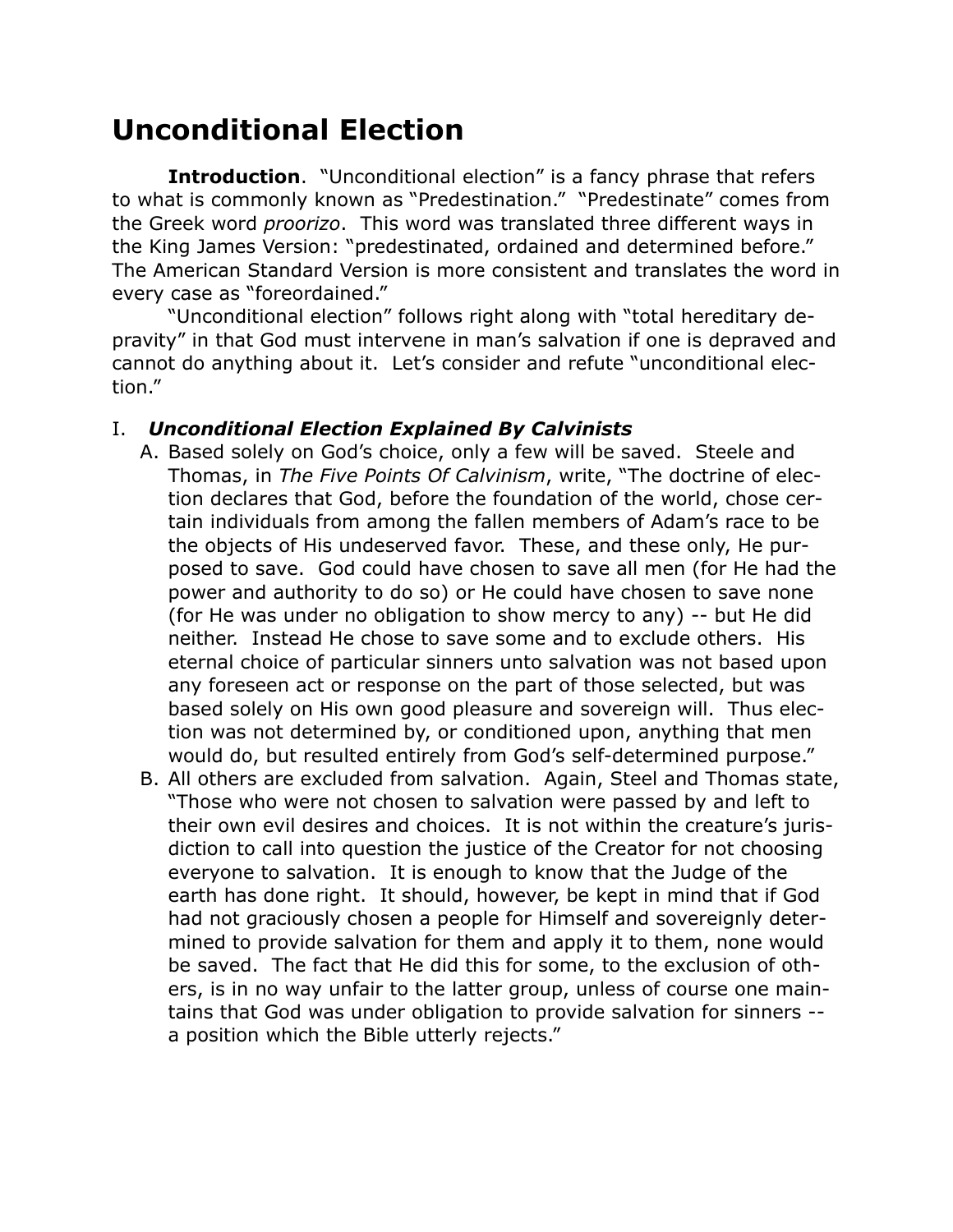### II. *A Study Of Calvin's Passages Used For Unconditional Election*

- A. Ephesians 1:4-5, 9 -- We are chosen in Christ. We were foreordained unto adoption before the foundation of the world. Therefore, our works had nothing to do with it; God acted according to the good pleasure of His own will. He considered nothing outside Himself.
- B. Colossians 1:12 -- We could do nothing to make ourselves elect. It was God who made us acceptable to be partakers of life.
- C. 2 Timothy 1:9 -- We were called with a holy calling, not according to works.
- D. John 10:16; Romans 11:35 -- Calvin continues to pound his point that our election had nothing at all to do with anything we did.
- E. Romans 9:6 -- "The principal point to be considered was the special election of God, by which alone His adoption was ratified. If the piety of some established them in the hope of salvation, and the revolt of others was the sole cause of their being rejected, it would have been foolish and absurd in Paul to carry his readers back to a secret election." Paul's point is that God's election was not secret. Most of Israel was willfully ignorant of what that election consisted of.
- F. Romans 9:11-13 -- One of the many mistakes Calvin made was taking passages he did not understand and propounding false doctrines upon them. He views God's choice of Jacob as illustrative that God chooses men to be saved or lost, just as He chose Jacob over Esau. God's choice of Jacob had nothing to do with whether they would be saved or not. Calvin argues that God's election of Jacob to receive the primogeniture was an earthly sign "to declare the spiritual election of Jacob." Therefore he does argue that God elected Jacob to be saved and Esau to be lost.
- G. Romans 9:15 -- God "finds nothing in men to induce Him to show kindness, that it is owing entirely to His own mercy, and accordingly that their salvation is His own work."
- H. Romans 11:2 -- "We must therefore come to that smaller number whom Paul elsewhere describes as foreknown of God."
- I. Acts 2:23 -- "God does not merely contemplate our salvation, but actually accomplishes it."
- J. 1 Peter 1:2 -- "Properly expresses that secret predestination by which God has sealed those whom he has been pleased to adopt as sons. In using the term 'purpose' as synonymous with a term which uniformly denotes what is called a fixed determination, he undoubtedly shows that God, in being the author of our salvation, does not go beyond Himself."
- K. 1 Peter 1:19-20 -- "In this sense He says in the same chapter, that Christ as 'a lamb was foreordained before the creation of the world.'"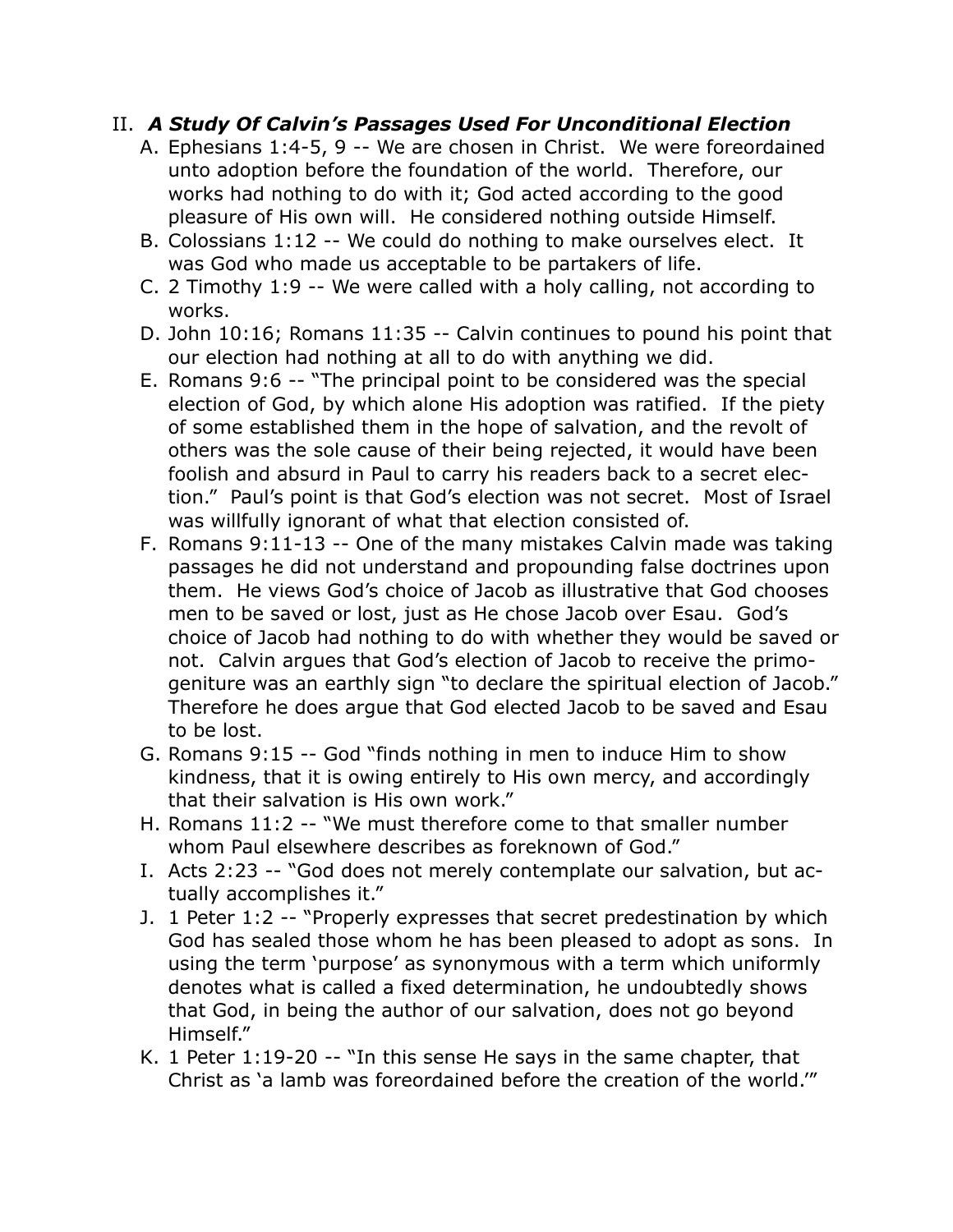L. The arguments Calvin makes with 2 Timothy 2:19; John 6:37, 39, 44- 45; 13:18; 15:19; 17:9 are weak and predictable. The greater strength of his arguments are in the passages which have already been considered. These earlier passages set the direction for his argument, and these later passages merely follow in the path of his argument.

### III. *Romans 9-11 Examined*

- A. Romans 9:1-5 -- Paul expresses sorrow for his physical kinsmen, the Israelites. So many advantages were given to them. The fact that most of them did not appropriate the promises given to them did not nullify the promises.
- B. Romans 9:6-13 -- It is not as though the word of God amounted to nothing.
	- 1. Not all Israel that are called Israel.
	- 2. Just because one is Abraham's seed does not mean he is a child: in Isaac shall thy seed be called. God chose Isaac, not Ishmael. The children of God are not the children according to the flesh but the children of promise.
		- a) Sarah would have a son (Genesis 18:10).
		- b) Jacob was chosen instead of Esau (Genesis 27:30).
- C. Romans 9:14-18 -- Is God unrighteous to choose what He wishes? No, He has the right to do so.
	- 1. The point is that no Jew would have accused God of being unfair in choosing the descendants of Jacob instead of the descendants of Esau to be His holy nation. Why then would they think it out of harmony with God's nature to reject those who disbelieve and accept those who do believe?
	- 2. Likewise, God chose Pharaoh as the one through whom He would manifest His power.
	- 3. Therefore God can bestow His mercy on whomever He pleases, and He can harden whom He wishes.
- D. Romans 9:19-33 -- God's right as the potter over the clay, and His longsuffering with the disobedient Jews, as He patiently brought His salvation to all men, should silence all those who would question His justice.
	- 1. Verses 19-21:
		- a) Paul here deals with quibbles of those who reason that if God rejects the unbelieving, who can resist God, so why should God blame them. Like most quibbles, it is illogical. It is apparent that if God has rejected the unbelieving, the unbelieving could have done something to alter the situation. They could have be-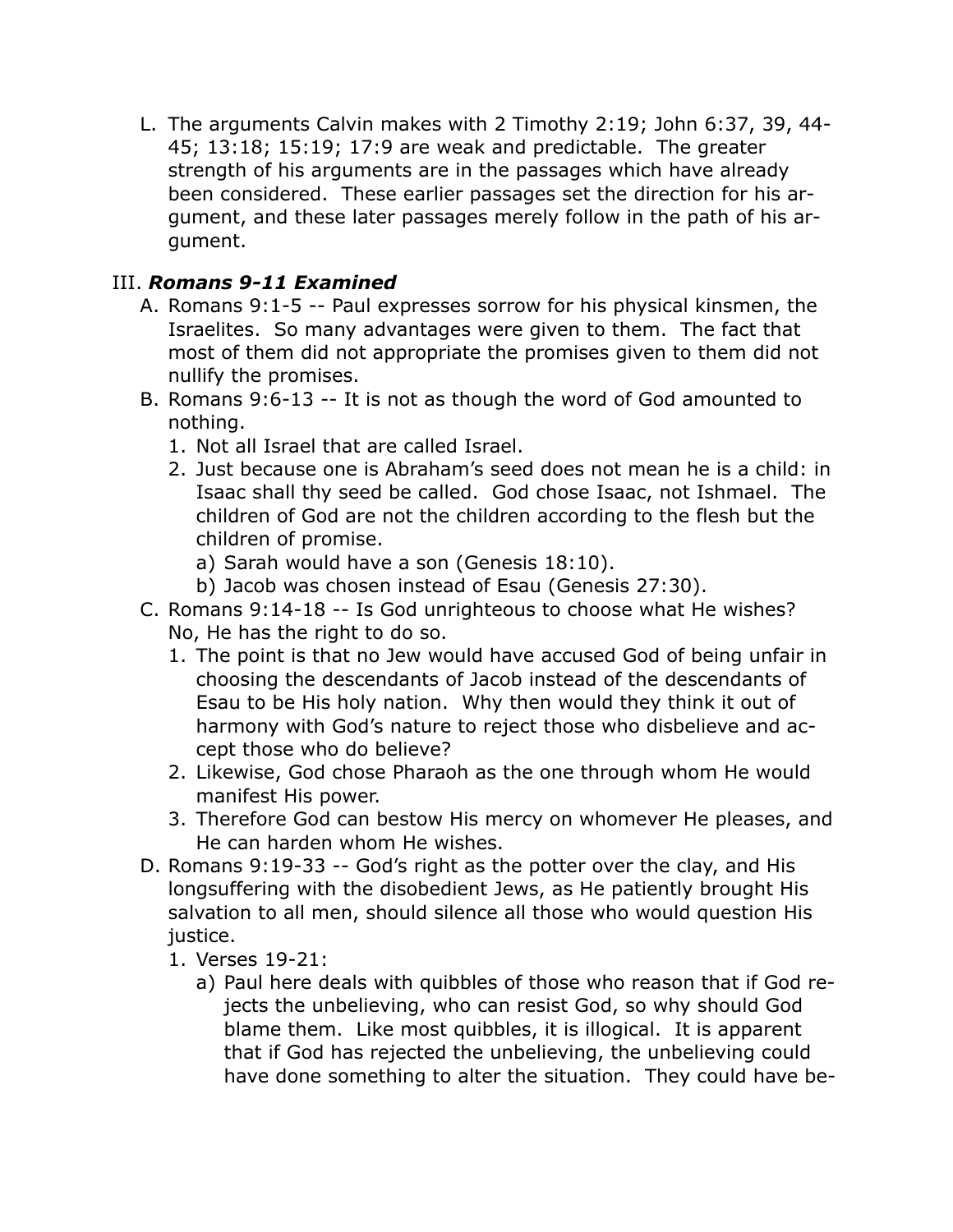lieved! Rather than see this, the quibbler says, "Why will God blame men? Who can withstand Him?"

- b) His point about the potter has one term of comparison: blame. What if the potter takes from the clay a mass and molds it into a vessel to be used for dishonor, a chamber pot for example? Could the chamber pot ask him why he did that? Paul does not deal with the reasons why the clay was made into a vessel of dishonor or a vessel of honor (Isaiah 45:9; Jeremiah 18:1-12).
- 2. Verses 22-29:
	- a) If God, totally willing to show His wrath against the wicked, endured their disobedience with great longsuffering, so that He could bestow His mercy on vessels of mercy, this should make all such questioning impossible. It was not injustice that made God endure the wickedness of the disobedient; it was His mercy.
	- b) The reason God endured the wicked Jews was He was waiting to extend His grace to the vessels of mercy, not only of the Jews but also from the Gentiles.
- 3. Verses 30-33:
	- a) God's salvation, coming as promise and as mercy, the Gentiles attained by faith.
	- b) Israel, seeking salvation through works and being without faith, failed.
- E. Romans 10:1-15 -- Salvation is possible to all who believe.
	- 1. The Jews were ignorant of God's righteousness and did not subject themselves to the righteousness of God.
	- 2. Christ is the end or goal of the law unto righteousness.
	- 3. The righteousness of the law was unattainable, but the righteousness through faith is made available to all men.
	- 4. There is no distinction: to both Jews and Greeks, whoever calls upon the Lord shall be saved. Notice the chain of thought the apostle develops in verses 11-17.
- F. Romans 10:16-21 -- Israel did not listen to the preaching that was done to them in the Old Testament.
	- 1. Did Israel hear (vs. 18)?
	- 2. Did Israel know (vs. 19)?
	- 3. Then what was the problem with Israel (vs. 21)?
- G. Romans 11:1-10 -- As of old God has a remnant for Himself today.
	- 1. Comparison with the days of Elijah: not all Israel was unfaithful in his day. There was a remnant of faithful people who had not bowed the knee to Baal.
	- 2. The remnant today is by grace. In other words, the people of God today are not chosen because they deserve to be, but through faith in Christ.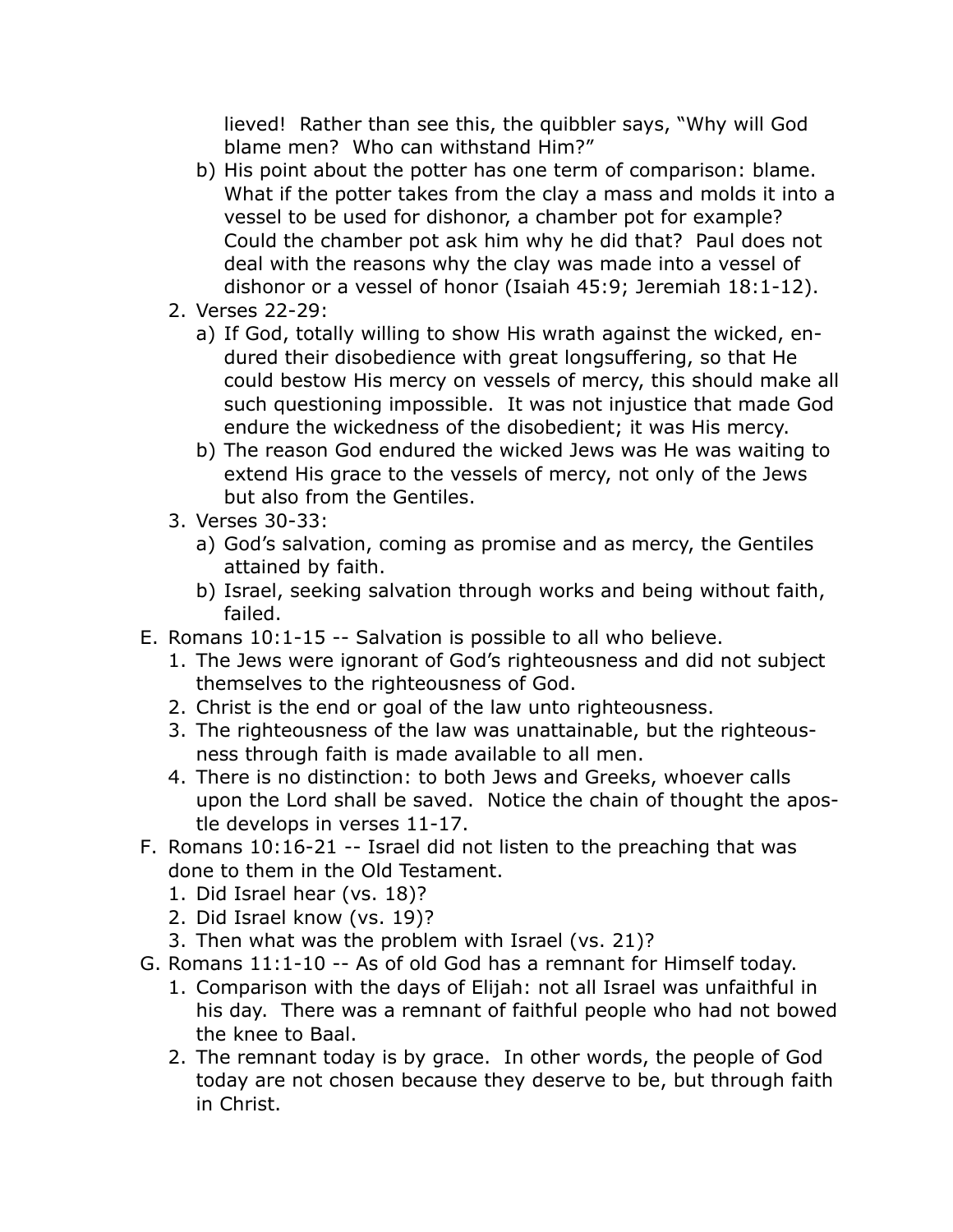- 3. Israel failed to receive what he sought because he sought it by works (in other words by perfect obedience instead of accepting Christ).
- 4. The elect (those who believed and accepted God's mercy on His terms) did receive salvation.
- H. Romans 11:11-24 -- God is perfectly willing to save Israel.
	- 1. Was the purpose of Israel's crash simply that they might fall? Was it merely the arbitrary wish of God that they might fall? No.
	- 2. Rather their rejection of Christ was the occasion for God to offer salvation to the Gentiles.
	- 3. Paul gloried in his ministry among the Gentiles because he hoped by their conversion to stir his fleshly brethren to yearn for the spiritual blessings in Christ.
	- 4. God broke off natural branches of the olive tree because of their unbelief (vs. 20). He grafted in wild olive branches. If He can graft wild olive branches into the olive tree, surely He can graft cultured olive branches in again.
- I. Romans 11:25-32 -- A hardening of part of Israel has occurred (through their unbelief) until the full harvest of Gentiles has been reaped. So all Israel (spiritual) shall be saved.
	- 1. He makes the point that the Gentiles, who formerly were disobedient have obtained mercy in the occasion of the disobedience of the Jews. It is Paul's hope that by the mercy of God shown to the Gentiles, the Jews may also obtain mercy.
	- 2. God has judged all men to be disobedient that He might have mercy upon all. God did not make all men disobedient, but He judged all men to be disobedient. God's plan is for all men to recognize that they are all sinners, whether Jews or Gentiles, in order that they might receive God's mercy.

## IV. *The Scriptural Election*

- A. Ephesians 1:3-14 -- Election is in Christ. Christ is the one in whom God chose to place salvation. Those who come to Him and believe in Him will be saved; those who will not come will be lost.
- B. Revelation 22:17 -- He that will, let him take the water of life freely.
- C. John 8:32 -- Election is through the knowledge of the truth.
- D. Mark 16:16 -- He that believeth and is baptized shall be saved.
- E. Romans 1:16-17 -- The gospel is the power of God unto salvation to everyone who believes. The way faith comes is through hearing the word of God (Romans 10:17).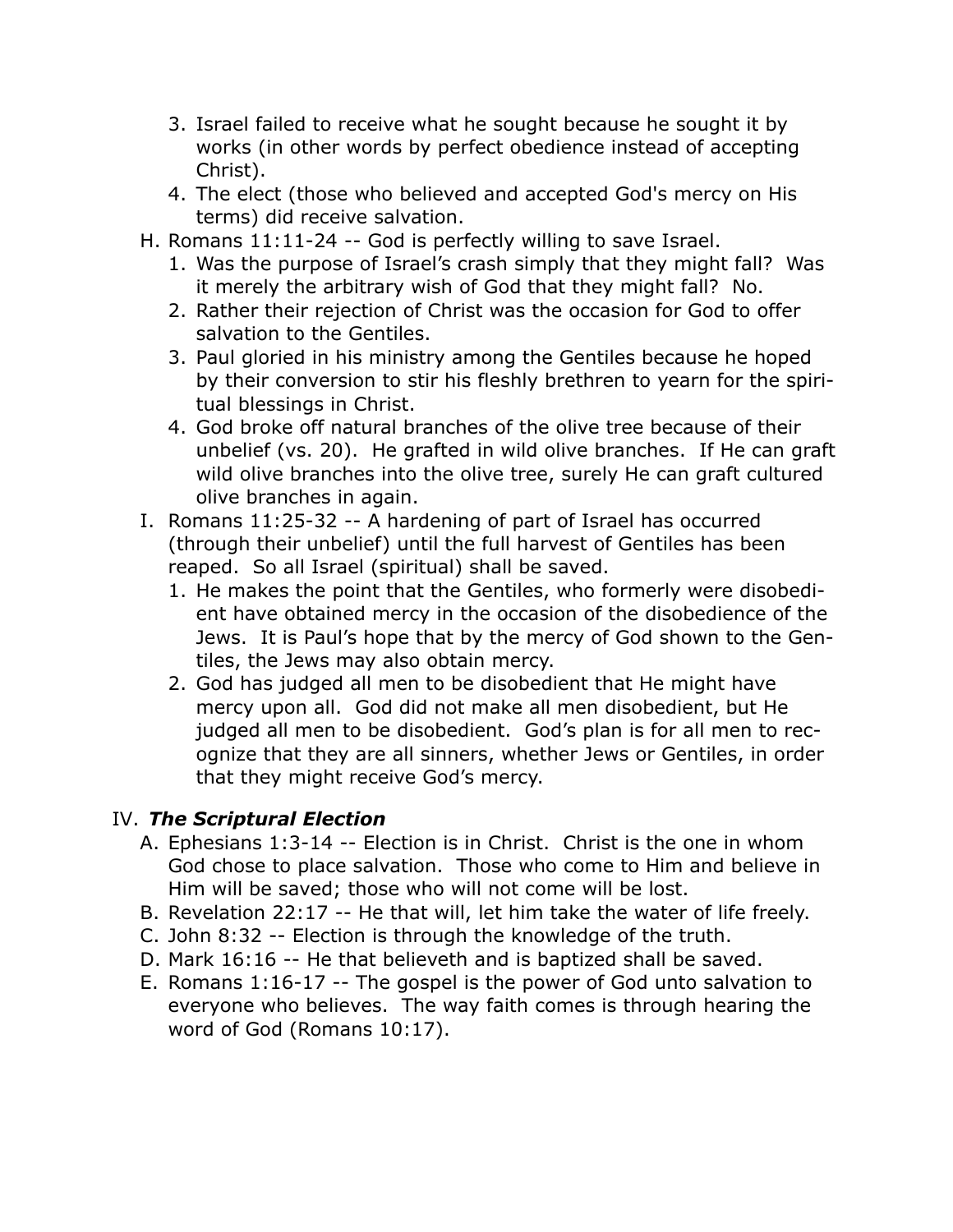## V. *Results Of Unconditional Election Examined*

- A. Calvinism says that God predetermined the non-elect to perish, and that He did nothing to save them.
	- 1. Scripture says that God was not willing that any should perish, but that all should come unto repentance (2 Peter 3:9).
	- 2. The Bible also says that God would have all men to be saved and come to the knowledge of the truth (1 Timothy 2:3-4).
- B. Calvin says clearly that God foreordained and therefore foreknew, because only that which is predetermined can be certain.
	- 1. However, Paul said, "For whom He foreknew, He also foreordained to be conformed to the image of His Son, that He might be the firstborn among many brethren" (Romans 8:29).
	- 2. Paul says that God foreordained according to what He foreknew. According to Calvin God foreknew what He foreordained.
- C. Calvinism makes God's laws and decrees contradictory.
	- 1. His law forbids drunkenness as sin (1 Corinthians 6:9-11; Galatians 5:21). His decree is that men should sin. His decree is the first cause for the sin.
	- 2. Adam was commanded not to eat the forbidden fruit. God decreed that he should eat. In doing what God decreed, Adam sinned against God's law.
	- 3. At the time of the flood man's heart was evil continually. God decreed that their hearts should be thus, yet He punished them for their sin. It even repented Him that He had made man. God was sorry for His own folly!
- D. Calvinism destroys the free moral agency of man.
	- 1. God decrees that man sins. The decree of God is irresistible. Therefore man cannot do otherwise than commit the sin. Does this not violate 1 Corinthians 10:13, which says that God will not suffer a man to be tempted above that he is able to bear, but will with the temptation provide also a way of escape? If God has decreed sin, then how can He provide a way of escape without conflicting with Himself?
	- 2. Is not ordaining the means to sin and exciting the motive to sin in violation of the Bible statement that God does not tempt man (James 1:13)?
- E. Calvinism destroys the accountability of man.
	- 1. If God is the author of sin, and God ordains the means of a man's sin by exciting the act, then how can man be entirely responsible for his sin?
	- 2. Because of total depravity man is not responsible. He cannot believe the gospel so that God regenerates him. He is thereby eter-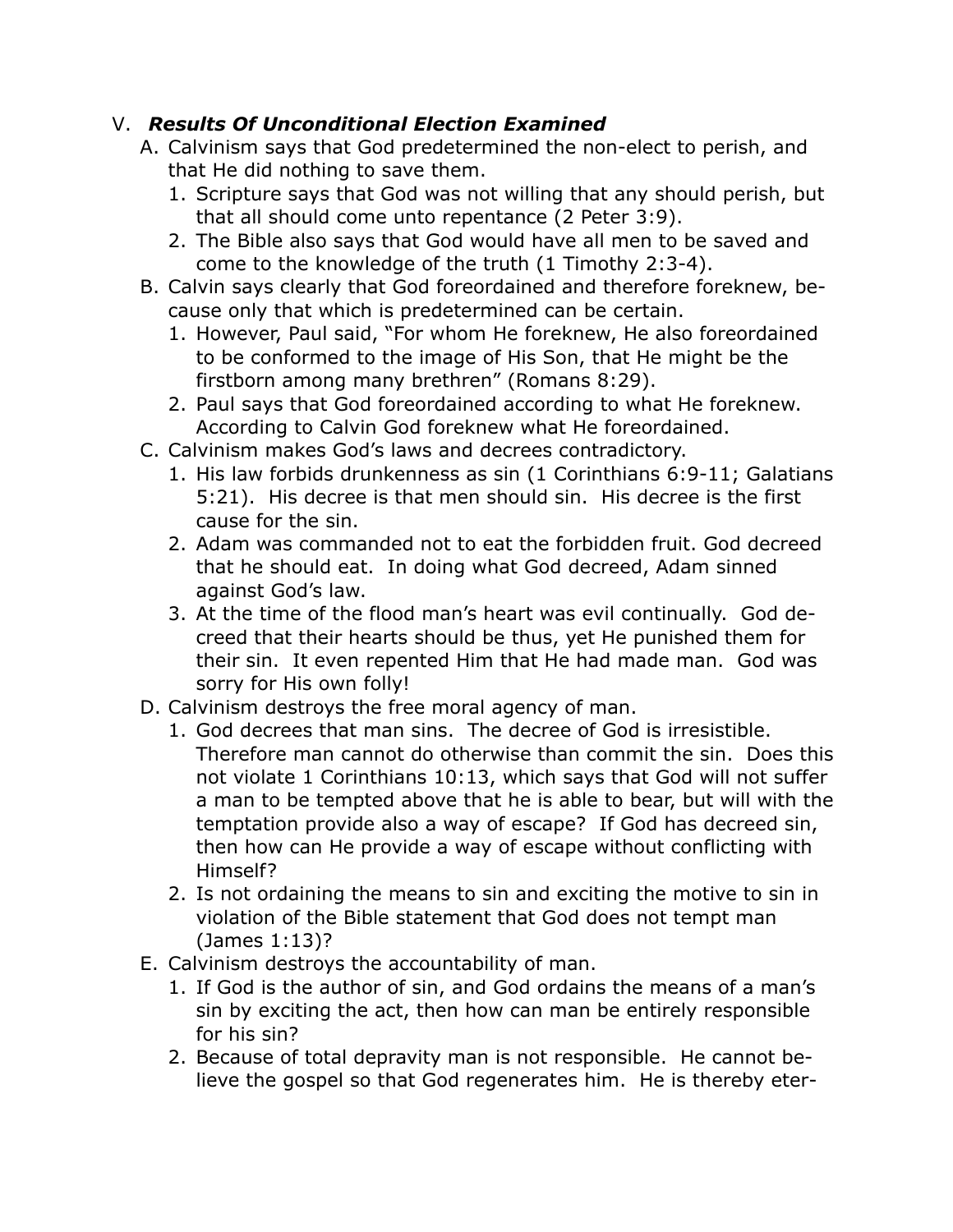nally saved. This affirms that man is not responsible a day in his life!

- F. Calvinism makes God unfair at the judgment.
	- 1. God decrees that the sinner sin (2 Corinthians 5:1-10). It cannot be argued that the sinner was inclined to sin anyway because according to Calvinism, it was God who foreordained the fall of man.
	- 2. Sinners are lost because God decreed their damnation; God punishes the sinner for what He made him do.
- G. Calvinism reflects on the character of God.
	- 1. Why did God elect some and not elect others? God is presented as making arbitrary choices in unfairness to the whole human race.
	- 2. How can this be reconciled with the fact that God is not a respecter of persons (Romans 2:11; Acts 10:34-35)?
- H. Election is conditional because we must give diligence to make our calling and election sure (2 Peter 1:10).
- I. The elect race of Christians were not God's people and were without His mercy, but now are God's people enjoying His mercy.
	- 1. If Calvinistic doctrine is true then these elect were never without God's mercy and were always His people.
	- 2. The elect are warned against apostasy (John 15:1-6; 1 Corinthians 9:26-27; 10:5-12; Galatians 5:4; 2 Peter 2:20-22; Hebrews 6:1-6; 10:26-29).
- J. Non-elect infants dying in infancy go to hell.
	- 1. "Elect infants, dying in infancy, are regenerated and saved by Christ through the Spirit, who worketh when, and where, and how he pleaseth. So also are all other elect persons, who are incapable of being outwardly called by the ministry of the word" (The Confession of Faith, Chapter X, Section 3).
	- 2. This quotation only covers elect infants. Non-elect infants who die are lost!
- K. The potter and the clay (Romans 9:20-23; Jeremiah 18:1-10; 19:1-2, 6-11).
	- 1. An assumption of Calvinism is that a vessel of dishonor is necessarily a vessel of wrath fitted for destruction.
	- 2. A man may purge himself (2 Timothy 2:20-21). He becomes a vessel of honor in the house of God (1 Timothy 3:15).
	- 3. If the clay is marred, it was not as the potter designed it to be for He intended to make a vessel of honor out of it. The non-elect are vessels of wrath before the foundation of the world.
	- 4. The potter did not make the vessel that he might destroy it himself; it was not created for destruction.
	- 5. When a lump of clay was marred in potter's hand, he worked it over and made from the same lump a vessel as it pleased him.